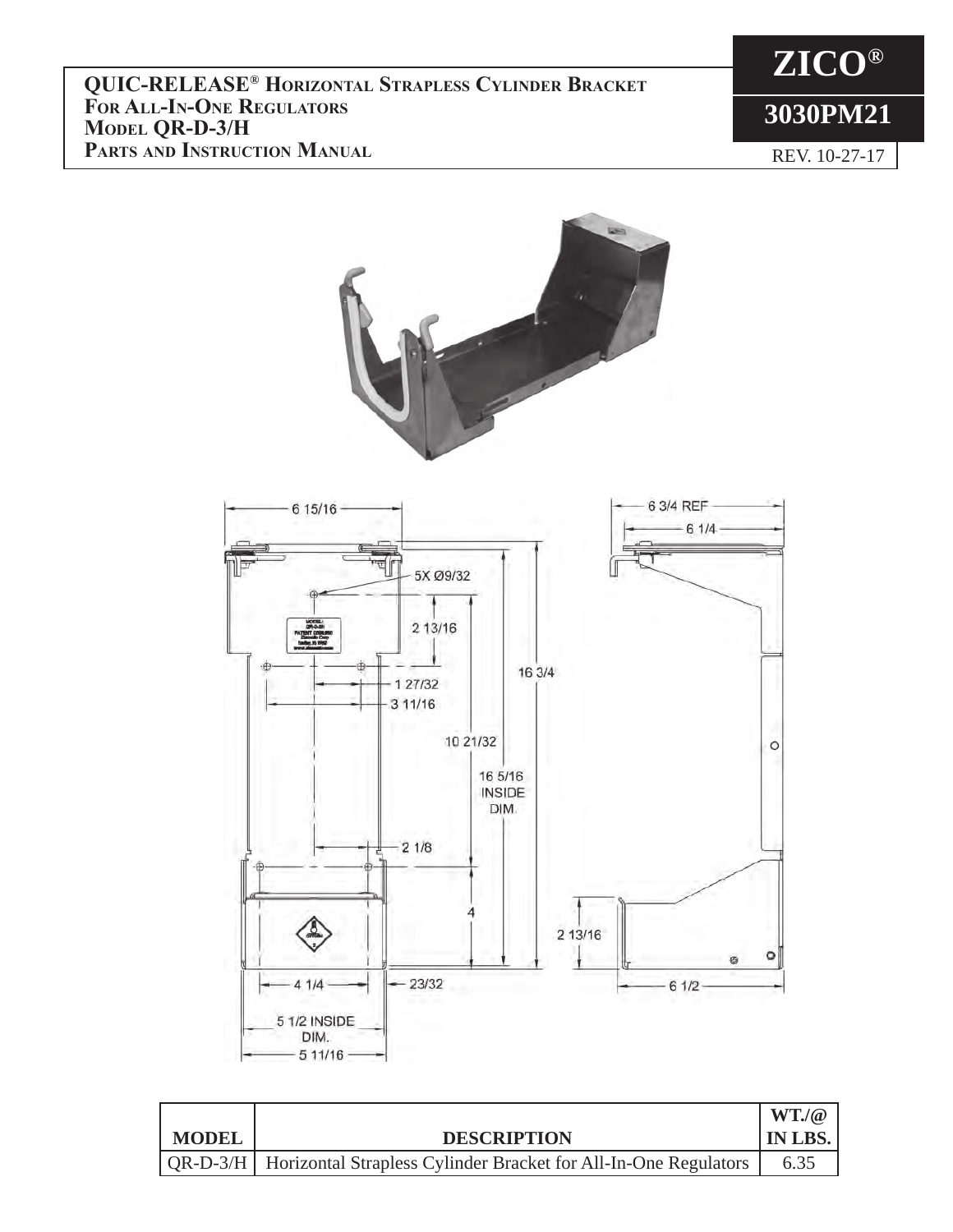

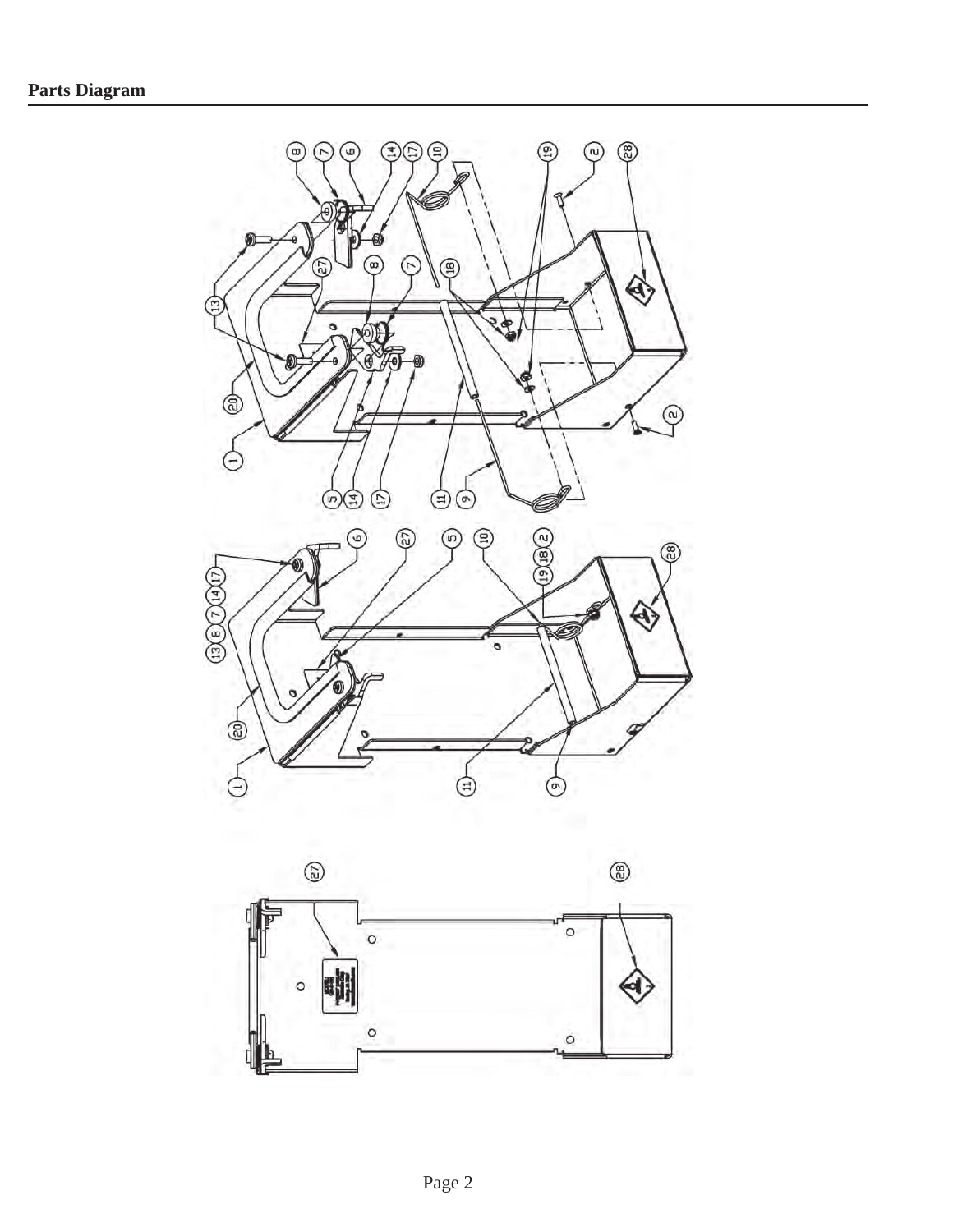| <b>ITEM</b>    | PART NO.     | <b>DESCRIPTION</b>                 | OTY.                        |
|----------------|--------------|------------------------------------|-----------------------------|
| 1              | 3030-110-101 | D/JUMBO D-CYL.-LARGE REGULATOR     |                             |
| $\overline{2}$ | 9110-361608  | #8 x 1/2" FLAT HD, SOCKET HD. S.S. | $\mathfrak{2}$              |
| 5              | 3030-113-109 | D-CYL. BRACKET CAM (LEFT)          | 1                           |
| 6              | 3030-113-111 | D-CYL. BRACKET CAM (RIGHT)         | 1                           |
| 7              | 3030-113-113 | D-CYL. BRACKET CAM SPRING          | $\overline{2}$              |
| 8              | 3030-113-115 | D-CYL. BRACKET CAM SPACER          | $\mathcal{D}_{\mathcal{L}}$ |
| 9              | 3030-113-117 | D-CYL. BRACKET RETURN SPRING RH    | 1                           |
| 10             | 3030-113-119 | D-CYL. BRACKET RETURN SPRING LH    | 1                           |
| 11             | 3030-113-121 | D-CYL. BRACKET SPRING JACKET       | 1                           |
| 13             | 9110-352514  | BUTTON HD CAP, 1/4"-20 X 7/8 S.S.  | $\overline{2}$              |
| 14             | 9114-112500  | WASHER, 1/4" FLAT S.S.             | $\overline{2}$              |
| 17             | 9113-172500  | LOW PRO. NUT, 1/4-20, NYLOCK S.S.  | $\overline{2}$              |
| 18             | 9114-111700  | #8 FLAT WASHER, NARROW S.S.        | $\overline{2}$              |
| 19             | 9113-191700  | LOW PRO. NUT, #8, NYLOCK S.S.      | 2                           |
| 20             | 3030-110-105 | EDGE GUARD, VINYL                  | 1                           |
| 27             | 3030-110-131 | LABEL, PATENT#, QR-D-3             |                             |
| 28             | 3030-112-117 | LABEL, OXYGEN WARNING              |                             |